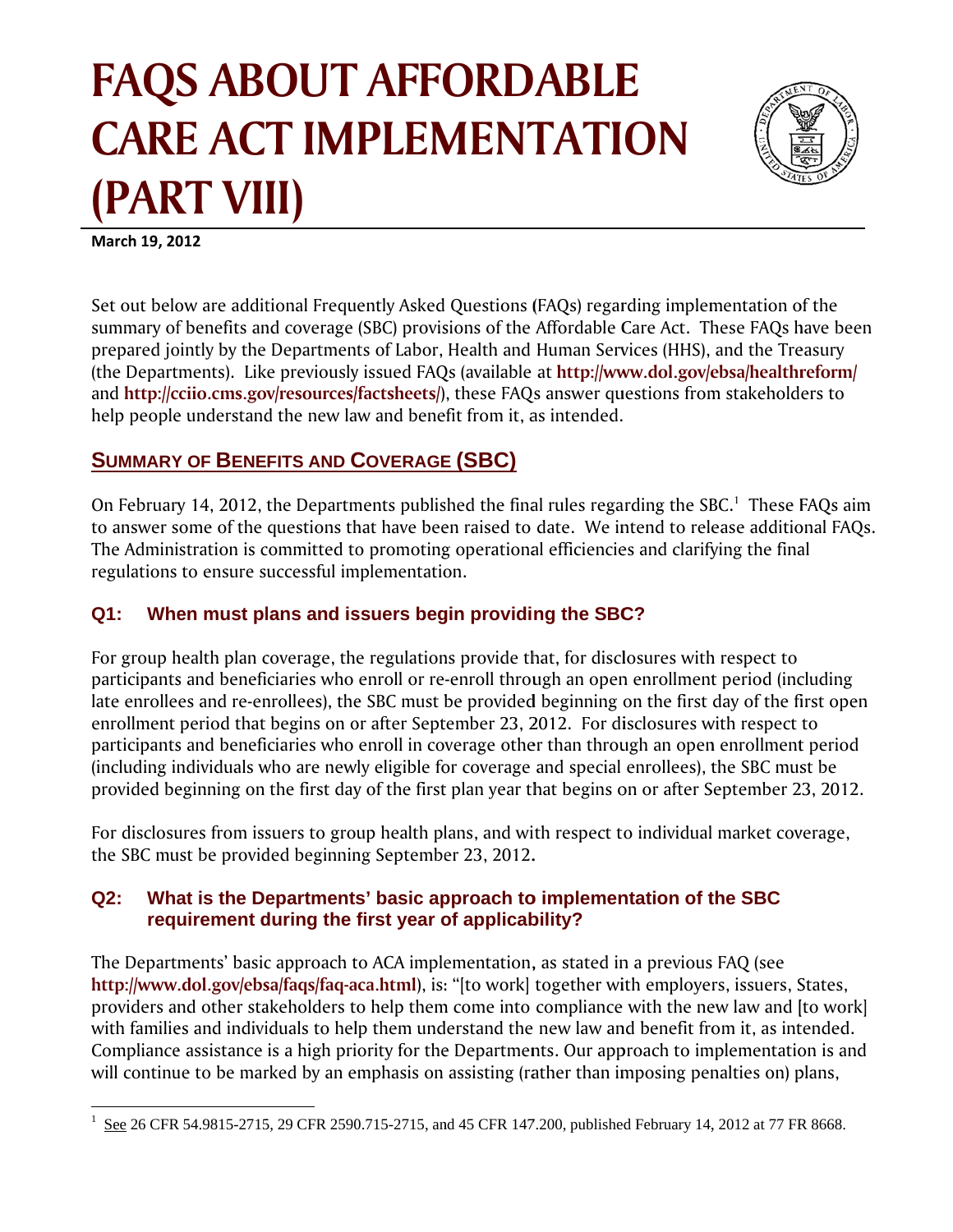issuers and others that are working diligently and in good faith to understand and come into compliance with the new law. This approach includes, where appropriate, transition provisions, grace periods, safe harbors, and other policies to ensure that the new provisions take effect smoothly, minimizing any disruption to existing plans and practices."

In addition to the general approach to implementation, in the instructions for completing the SBC, we stated: "To the extent a plan's terms do not reasonably correspond to these instructions, the template should be completed in a manner that is as consistent with the instructions as possible, while still accurately reflecting the plan's terms. This may occur, for example, if a plan provides a different structure for provider network tiers or drug tiers than is represented in the SBC template and these instructions, if a plan provides different benefits based on facility type (such as hospital inpatient versus non-hospital inpatient), in a case where a plan is denoting the effects of a related health flexible spending arrangement or a health reimbursement arrangement, or if a plan provides different cost sharing based on participation in a wellness program."

Consistent with this guidance, during this first year of applicability, the Departments will not impose penalties on plans and issuers that are working diligently and in good faith to provide the required SBC content in an appearance that is consistent with the final regulations. The Departments intend to work with stakeholders over time to achieve maximum uniformity for consumers and certainty for the regulated community.

#### **Q3: Are plans and issuers required to provide a separate SBC for each coverage tier (e.g., self-only coverage, employee-plus-one coverage, family coverage) within a benefit package?**

No, plans and issuers may combine information for different coverage tiers in one SBC, provided the appearance is understandable. In such circumstances, the coverage examples should be completed using the cost sharing (e.g., deductible and out-of-pocket limits) for the self-only coverage tier (also sometimes referred to as the individual coverage tier). In addition, the coverage examples should note this assumption.

#### **Q4: If the participant is able to select the levels of deductible, copayments, and coinsurance for a particular benefit package, are plans and issuers required to provide a separate SBC for every possible combination that a participant may select under that benefit package?**

No, as with the response to Q-3, plans and issuers may combine information for different cost-sharing selections (such as levels of deductibles, copayments, and co-insurance) in one SBC, provided the appearance is understandable. This information can be presented in the form of options, such as deductible options and out-of-pocket maximum options. In these circumstances, the coverage examples should note the assumptions used in creating them. An example of how to note assumptions used in creating coverage examples is provided in the Departments' sample completed  $SBC.<sup>2</sup>$ 

 $\overline{a}$ 

<sup>&</sup>lt;sup>2</sup> The Departments' sample completed SBC is available at: www.dol.gov/ebsa/pdf/SBCSampleCompleted.pdf or http://cciio.cms.gov/resources/files/Files2/02102012/sample-completed-sbcfinal.pdf.pdf.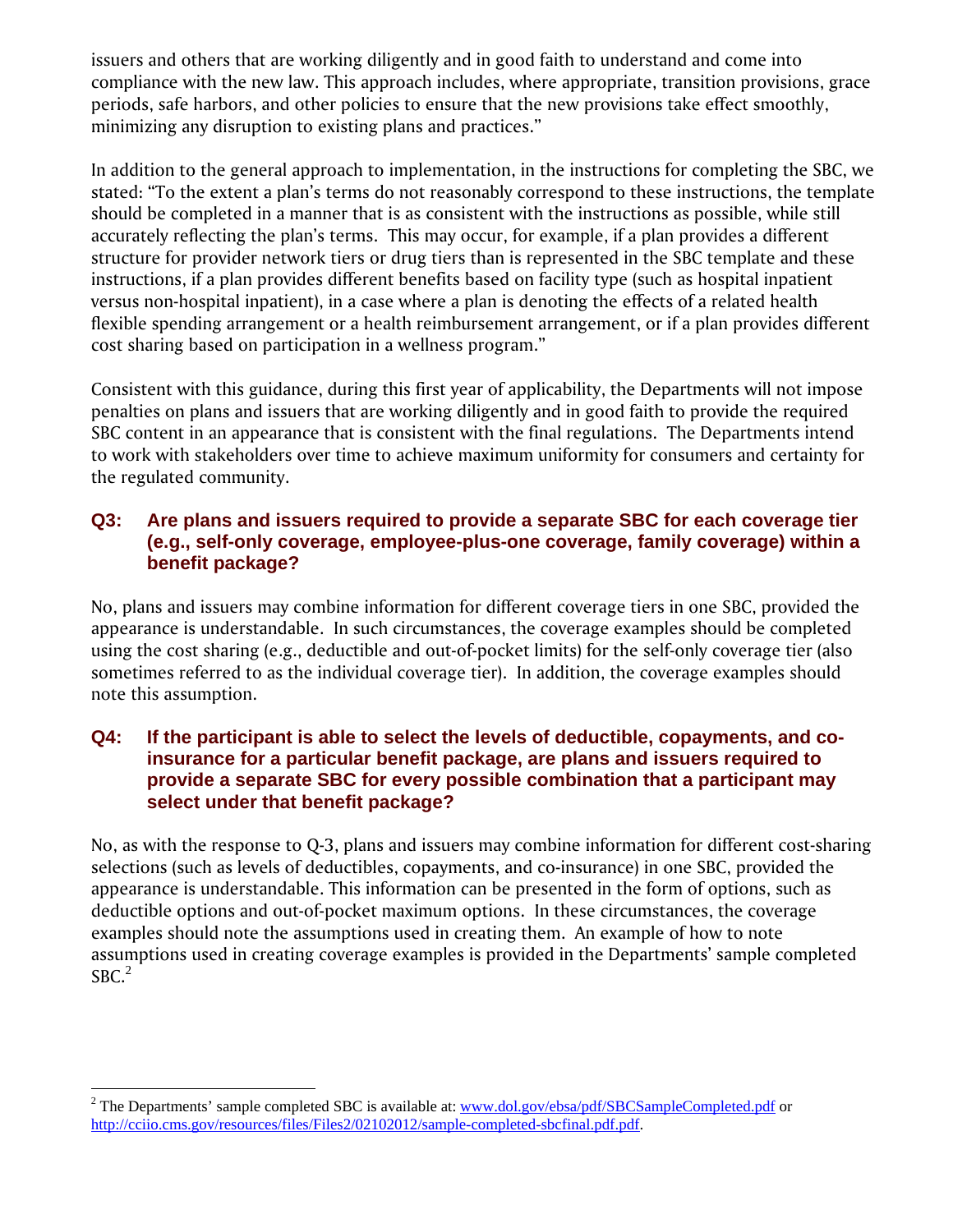#### **Q5: If a group health plan is insured and utilizes "carve-out arrangements" (such as pharmacy benefit managers and managed behavioral health organizations) to help manage certain benefits, who is responsible for providing the SBC with respect to the plan?**

The Departments recognize that different combinations of plans, issuers, and their service providers may have different information necessary to provide an SBC, including the coverage examples.

The Departments have determined that, until further guidance is issued, where a group health plan or group health insurance issuer has entered into a binding contractual arrangement under which another party has assumed responsibility (1) to complete the SBC, (2) to provide required information to complete a portion of the SBC, or (3) to deliver an SBC with respect to certain individuals in accordance with the final regulations, the plan or issuer generally will not be subject to any enforcement action by the Departments for failing to provide a timely or complete SBC, provided the following conditions are satisfied:

- The plan or issuer monitors performance under the contract,
- If a plan or issuer has knowledge of a violation of the final regulations and the plan or issuer has the information to correct it, it is corrected as soon as practicable, and
- If a plan or issuer has knowledge of a violation of the final regulations and the plan or issuer does not have the information to correct it, the plan or issuer communicates with participants and beneficiaries regarding the lapse and begins taking significant steps as soon as practicable to avoid future violations.

### **Q6: If a plan offers participants add-ons to major medical coverage that could affect their cost sharing and other information in the SBC (such as a health flexible spending arrangement (health FSA), health reimbursement arrangement (HRA), health savings account (HSA), or wellness program), is the plan permitted to combine information for all of these add-ons and reflect them in a single SBC?**

Yes. As stated in the preamble to the final regulations and the instructions for completing the SBC template, $^3$  plans and issuers are permitted to combine such information in one SBC, provided the appearance is understandable. That is, the effects of such add-ons can be denoted in the appropriate spaces on the SBC for deductibles, copayments, coinsurance, and benefits otherwise not covered by the major medical coverage. In such circumstances, the coverage examples should note the assumptions used in creating them. (The Departments' sample completed SBC $4$  provides an example of how to denote the effects of a diabetes wellness program.)

## **Q7: The final regulations require the SBC to be provided in certain circumstances within 7 business days. Does that mean the plan or issuer has 7 business days to send the SBC, or that the SBC must be received within 7 business days?**

In the context of the final regulations, the term "provided" means sent. Accordingly, the SBC is timely if sent out within 7 business days, even if it is not received until after that period.

 $\overline{a}$  $3$  See 77 FR 8668, 8670-71 (February 14, 2012) and page 1 of Instruction Guide for Group Coverage at http://www.dol.gov/ebsa/pdf/SBCInstructionsGroup.pdf. 4

<sup>&</sup>lt;sup>4</sup> See www.dol.gov/ebsa/pdf/SBCSampleCompleted.pdf or http://cciio.cms.gov/resources/files/Files2/02102012/samplecompleted-sbcfinal.pdf.pdf.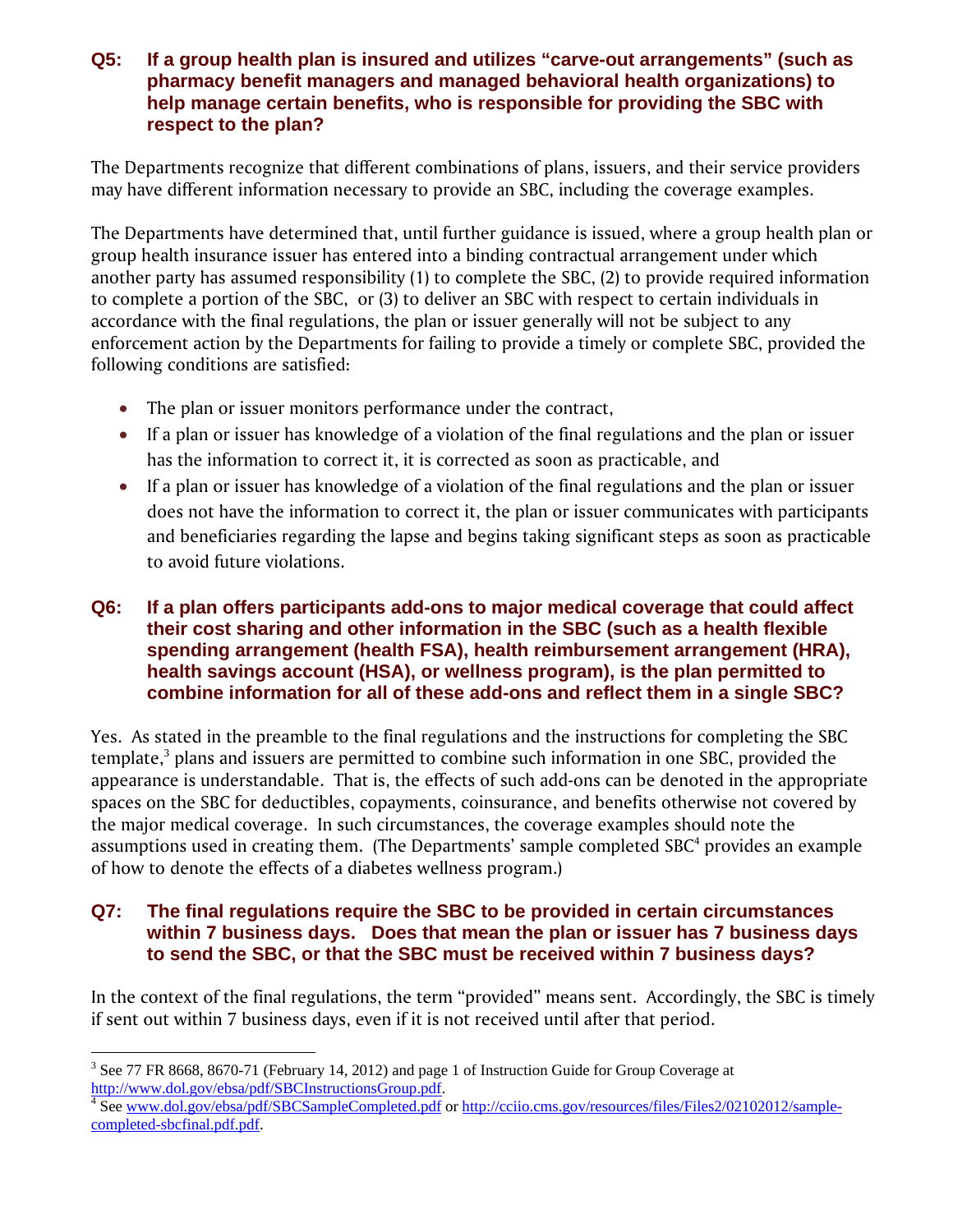## **Q8: Are plans and issuers required to provide SBCs to individuals who are COBRA qualified beneficiaries?**

Yes. While a qualifying event does not, itself, trigger an SBC, during an open enrollment period, any COBRA qualified beneficiary who is receiving COBRA coverage must be given the same rights to elect different coverage as are provided to similarly situated non-COBRA beneficiaries. See 26 CFR 54.4980B-5, Q&A-4(c) (requirement to provide election) and 54.4980B-3, Q&A-3 (definition of similarly situated non-COBRA beneficiary). In this situation, a COBRA qualified beneficiary who has elected coverage has the same rights to receive an SBC as a similarly situated non-COBRA beneficiary. There are also limited situations in which a COBRA qualified beneficiary may need to be offered different coverage at the time of the qualifying event than the coverage he or she was receiving before the qualifying event and this may trigger the right to an SBC. See 26 CFR 54.4980B-5, Q&A-4(b).

## **Q9: What circumstances will trigger the requirement to provide an SBC to a participant or beneficiary in a group health plan? In particular, how do the terms "application" and "renewal" apply to a self-insured plan?**

The final regulations require that the SBC be provided in several instances:

- Upon application. If a plan (including a self-insured group health plan) or an issuer distributes written application materials for enrollment, the SBC must be provided as part of those materials. For this purpose, written application materials include any forms or requests for information, in paper form or through a website or email, that must be completed for enrollment. If the plan or issuer does not distribute written application materials for enrollment (in either paper or electronic form), the SBC must be provided no later than the first date on which the participant is eligible to enroll in coverage.
- By first day of coverage (if there are any changes). If there is any change in the information required to be in the SBC that was provided upon application and before the first day of coverage, the plan or issuer must update and provide a current SBC no later than the first day of coverage.
- Special enrollees. The SBC must be provided to special enrollees no later than the date on which a summary plan description is required to be provided (90 days from enrollment).
- Upon renewal. If a plan or issuer requires participants and beneficiaries to actively elect to maintain coverage during an open season, or provides them with the opportunity to change coverage options in an open season, the plan or issuer must provide the SBC at the same time it distributes open season materials. If there is no requirement to renew (sometimes referred to as an "evergreen" election), and no opportunity to change coverage options, renewal is considered to be automatic and the SBC must be provided no later than 30 days prior to the first day of the new plan or policy year.<sup>5</sup>

 $\overline{a}$ 

 $5$  The final regulations provide an accommodation for insured coverage if the policy, certificate, or contract of insurance has not been renewed or reissued prior to the date that is 30 days prior to the first day of the new plan or policy year. In such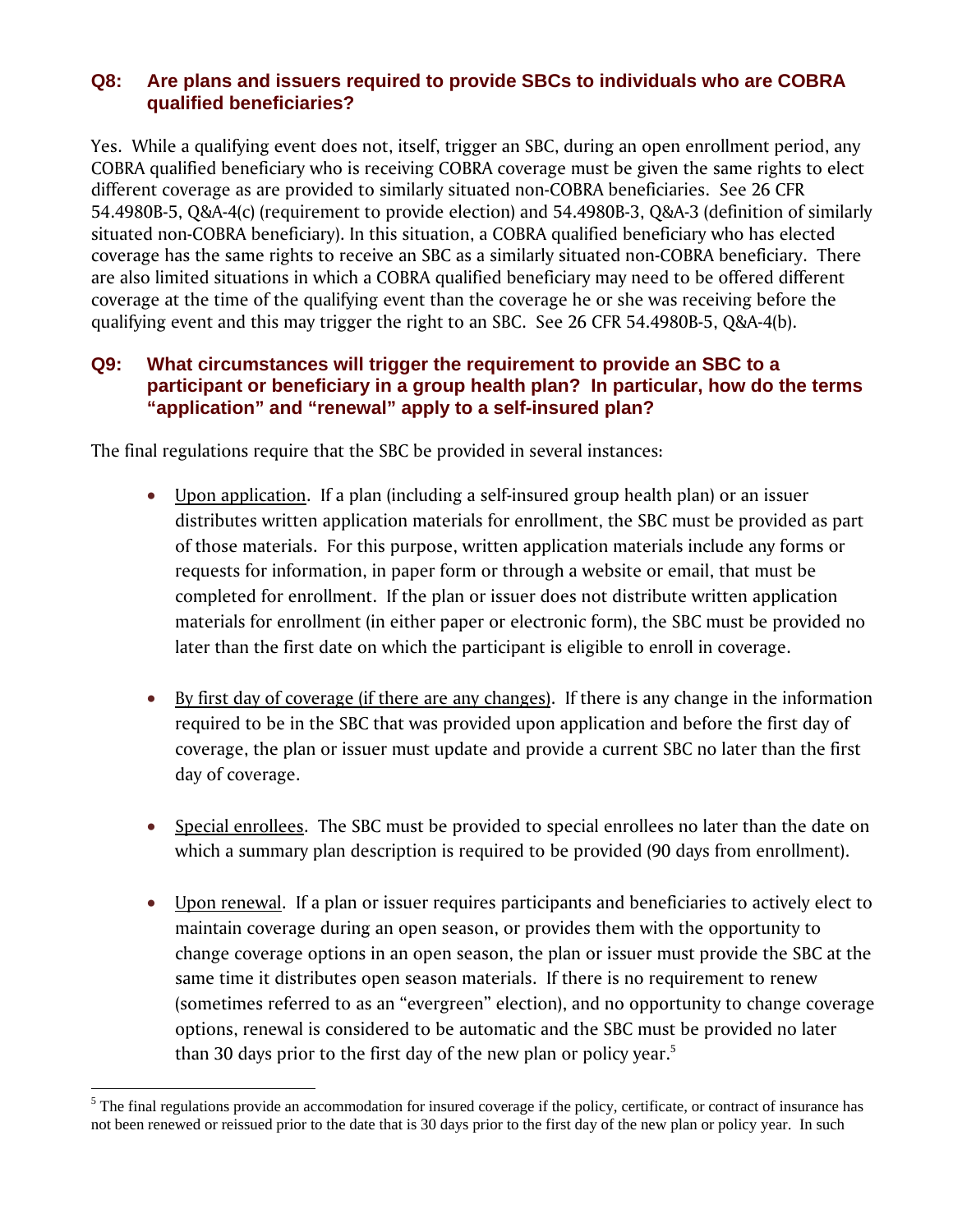Upon request. The SBC must be provided upon request for an SBC or summary information about the health coverage as soon as practicable but in no event later than seven business days following receipt of the request.

## **Q10: What are the circumstances in which an SBC may be provided electronically?**

With respect to group health plan coverage, an SBC may be provided electronically: (1) by an issuer to a plan, and (2) by a plan or issuer to participants and beneficiaries *who are eligible but not enrolled for coverage*, if:

- The format is readily accessible (such as in an html, MS Word, or pdf format);
- The SBC is provided in paper form free of charge upon request; and
- If the SBC is provided via an Internet posting (including on the HHS web portal), the issuer timely advises the plan (or the plan or issuer timely advises the participants and beneficiaries) that the SBC is available on the Internet and provides the Internet address. Plans and issuers may make this disclosure (sometimes referred to as the "e-card" or "postcard" requirement) by email.

An SBC may also be provided electronically by a plan or issuer to a participant or beneficiary *who is covered under a plan* in accordance with the Department of Labor's disclosure regulations at 29 CFR 2520.104b-1. Those regulations include a safe harbor for disclosure through electronic media to participants who have the ability to effectively access documents furnished in electronic form at any location where the participant is reasonably expected to perform duties as an employee and with respect to whom access to the employer's or plan sponsor's electronic information system is an integral part of those duties. Under the safe harbor, other individuals may also opt into electronic delivery.

With respect to individual market coverage, a health insurance issuer must provide the SBC, in either paper or electronic form, in a manner that can reasonably be expected to provide actual notice. The SBC may not be provided in electronic form unless:

- The format is readily accessible;
- If the SBC is provided via an Internet posting, it is placed in a location that is prominent and readily accessible;
- The SBC is provided in an electronic form which can be retained and printed; and
- The issuer notifies the individual that the SBC is available free of charge in paper form upon request.

In addition, a health insurance issuer offering individual market coverage, that provides HealthCare.gov with all the content required to be provided in the SBC, will be deemed compliant with the requirement to provide an SBC upon request prior to application. However, issuers must

 cases, the SBC must be provided as soon as practicable but in no event later than seven business days after issuance of the new policy, certificate, or contract of insurance, or the receipt of written confirmation of intent to renew, whichever is earlier.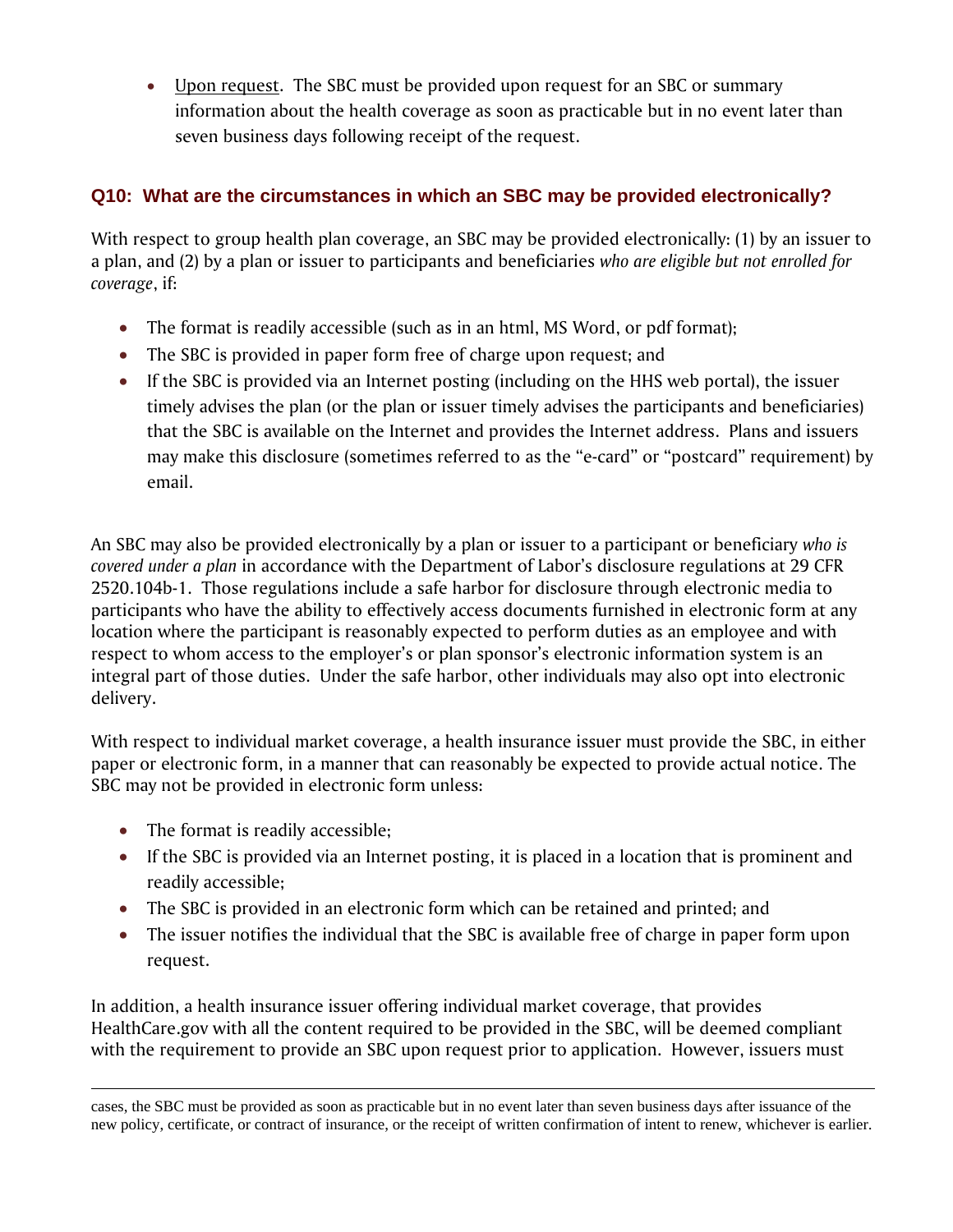provide the SBC in paper form upon request for a paper copy, and at all other times as specified in the regulations.

In addition, as stated in the regulations, unless the plan or issuer has knowledge of a separate address for a beneficiary, the SBC may be provided to the participant on behalf of the beneficiary (including by furnishing the SBC to the participant in electronic form).

## **Q11: Are issuers who have provided individual market plan information to HealthCare.gov in compliance with PHS Act section 2715 and its implementing regulations already?**

The deemed compliance provision in the regulation requires issuers in the individual market to provide all of the data elements that are needed to complete the SBC template to HealthCare.gov. If the issuer fails to provide all of the data elements, it would not be deemed to be in compliance with the regulation. Today, HealthCare.gov does not collect all of the elements of an SBC, such as information necessary to complete the coverage examples. However, HHS will collect this information and display it in the format of the SBC template by September 23, 2012, so that providing information to HealthCare.gov fulfills the deemed compliance provision.

## **Q12: Can the Departments provide model language to meet the requirement to provide an e-card or postcard in connection with evergreen website postings?**

Yes. Plans and issuers have flexibility with respect to the postcard and may choose to tailor it in many ways. One example is:

#### **AVAILABILITY OF SUMMARY HEALTH INFORMATION**

As an employee, the health benefits available to you represent a significant component of your compensation package. They also provide important protection for you and your family in the case of illness or injury.

Your plan offers a series of health coverage options. Choosing a health coverage option is an important decision. To help you make an informed choice, your plan makes available a Summary of Benefits and Coverage (SBC), which summarizes important information about any health coverage option in a standard format, to help you compare across options.

The SBC is available on the web at: **www.website.com/SBC**. A paper copy is also available, free of charge, by calling 1-XXX-XXX-XXXX (a toll-free number).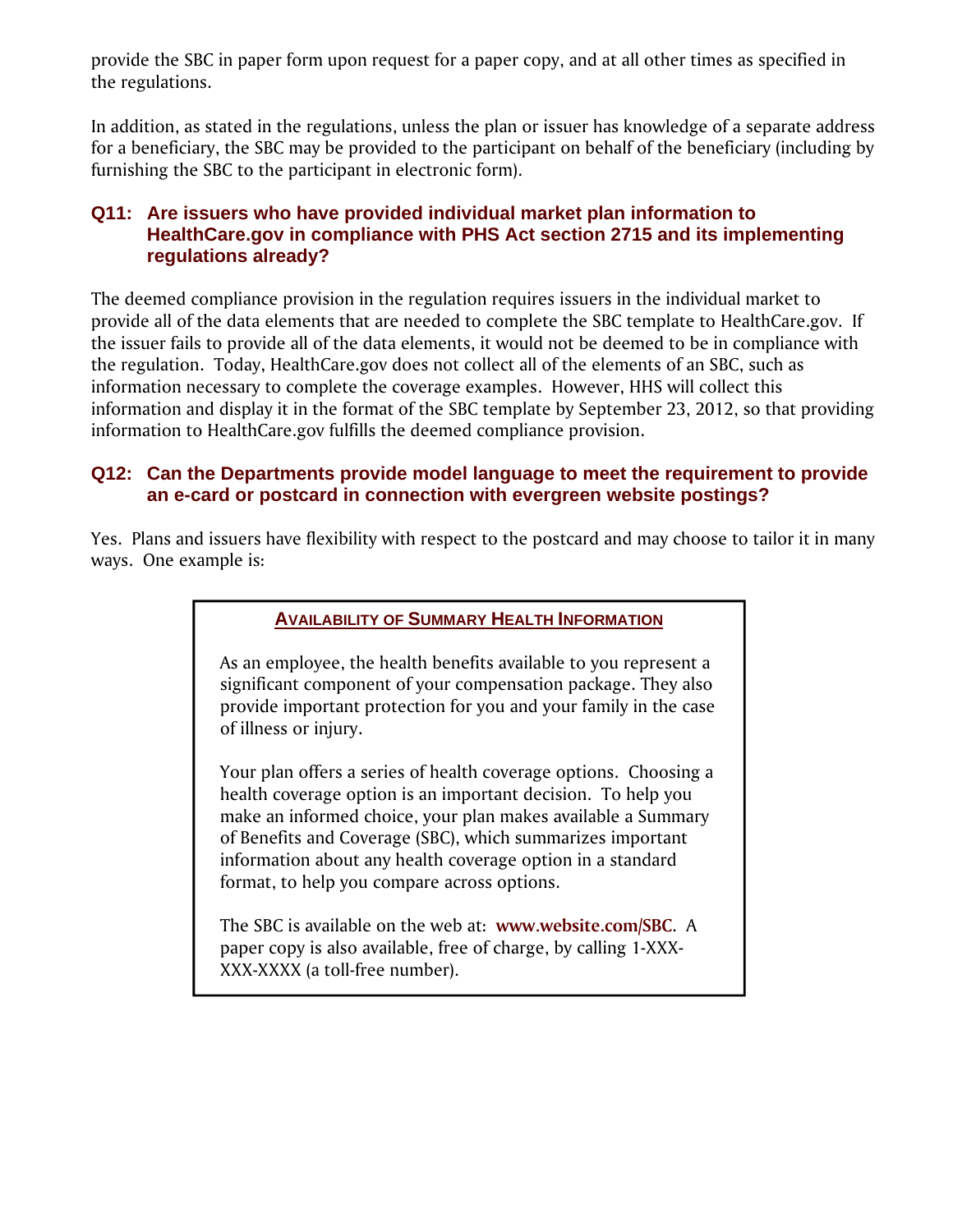#### **Q13: The regulations state that in order to satisfy the requirement to provide the SBC in a culturally and linguistically appropriate manner, a plan or issuer follows the rules in the claims and appeals regulations under PHS Act section 2719. Does this mean that the SBC must include a sentence on the availability of language assistance services?**

Yes, if the notice is sent to an address in a county in which ten percent or more of the population is literate only in a non-English language. The final SBC regulations provide that a plan or issuer is considered to provide the SBC in a culturally and linguistically appropriate manner if the thresholds and standards of the claims and appeals regulations are met. $6$  The claims and appeals regulations outline three requirements that must be satisfied for notices sent to an address in a county in which ten percent or more of the population is literate only in a non-English language. In such cases, the plan or issuer is generally required to provide oral language services in the non-English language, provide notices upon request in the non-English language, and include in all English versions of the notices a statement in the non-English language clearly indicating how to access the language services provided by the plan or issuer.

Accordingly, plans and issuers must include, in the English versions of SBCs sent to an address in a county in which ten percent or more of the population is literate only in a non-English language, a statement prominently displayed in the applicable non-English language clearly indicating how to access the language services provided by the plan or issuer. In this circumstance, the plan or issuer should include this statement on the page of the SBC with the "Your Rights to Continue Coverage" and "Your Grievance and Appeals Rights" sections.

Sample language for this statement is available on the model notice of adverse benefit determination at **http://www.dol.gov/ebsa/IABDModelNotice2.doc**. Current county-by-county data can be accessed at **http://www.cciio.cms.gov/resources/factsheets/clas-data.html**.

Even in counties where no non-English language meets the ten percent threshold, a plan or issuer can voluntarily include such a statement in the SBC in any non-English language. Moreover, nothing in the SBC regulations limits an individual's rights to meaningful access protections under other applicable Federal or State law, including Title VI of the Civil Rights Act of 1964.

## **Q14: Where can plans and issuers find the written translations of the SBC template and the uniform glossary in the non-English languages?**

Written translations in Spanish, Chinese, Tagalog and Navajo will be available at **http://cciio.cms.gov/programs/consumer/summaryandglossary/index.html**.

 $\overline{a}$ 

## **Q15: Is an SBC permitted to simply substitute a cross-reference to the summary plan description (SPD) or other documents for a content element of the SBC?**

No, an SBC is not permitted to substitute a reference to the SPD or other document for any content element of the SBC. However, an SBC may include a reference to the SPD in the SBC footer. (For example, "Questions: Call 1-800-[insert] or visit us at www.[insert].com for more information, including a copy of your plan's summary plan description.") In addition, wherever an SBC provides information that fully satisfies a particular content element of the SBC, it may add to that information

 $6$  See 26 CFR 54.9815-2719T(e), 29 CFR 2590.715-2719(e), and 45 CFR 147.136(e), originally published on July 23, 2010, at 75 FR 43330 and amended on June 24, 2011, at 76 FR 37208.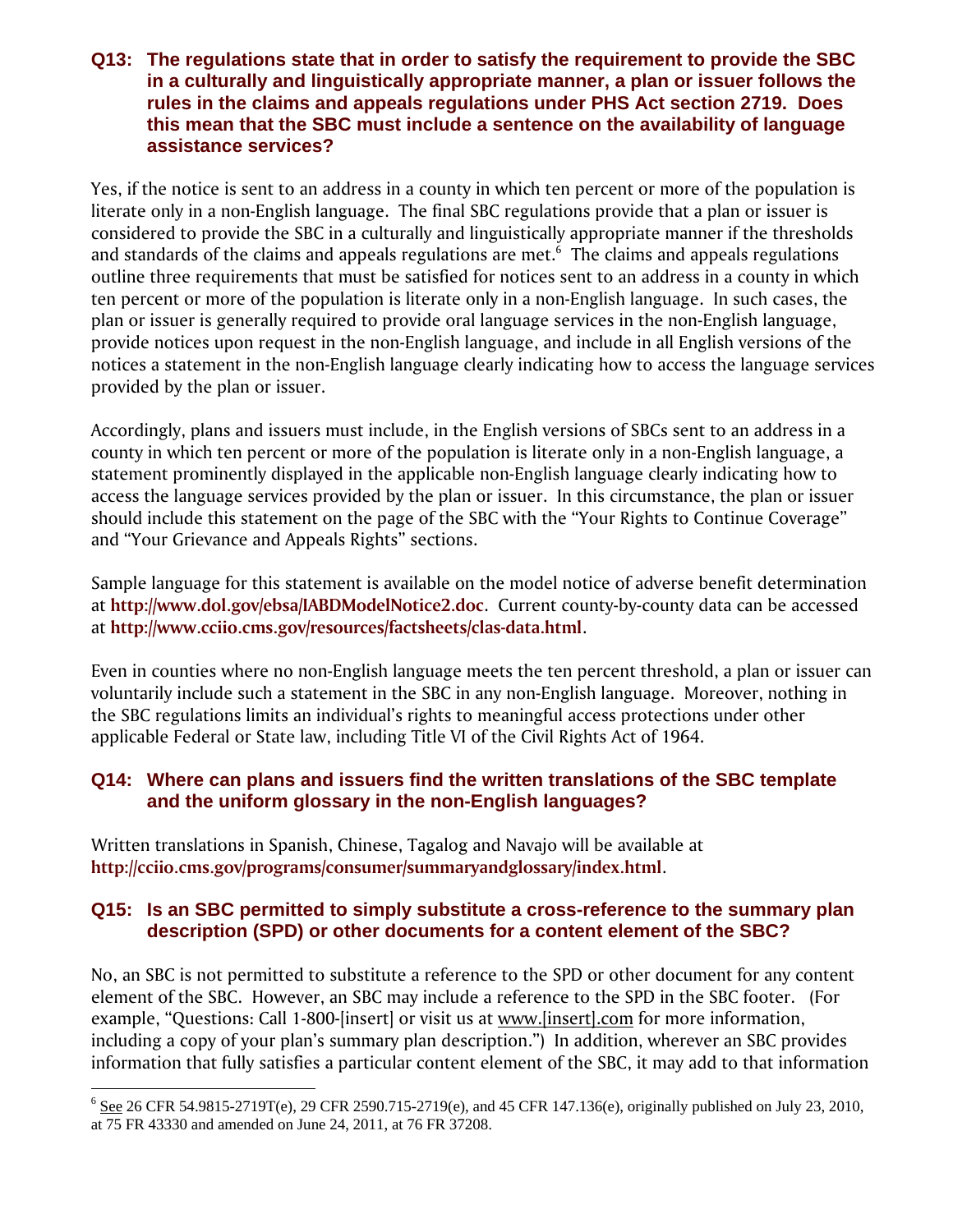a reference to specified pages or portions of the SPD in order to supplement or elaborate on that information.

## **Q16: Can a plan or issuer add premium information to the SBC form voluntarily?**

Yes. If a plan or issuer chooses to add premium information to the SBC, the information should be added at the end of the SBC form.

## **Q17: Must the header and footer be repeated on every page of the SBC?**

No. If a plan or issuer chooses, it may include the header only on the first page of the SBC. In addition, a plan or issuer may include the footer only on the first and last page of the SBC, instead of on every page.

The OMB control numbers (which were displayed on the SBC template and the Departments' sample completed SBC to inform plans and issuers that the Departments had complied with the Paperwork Reduction Act) should not be displayed on SBCs provided by plans or issuers.

## **Q18: For group health plan coverage, may the coverage period in the SBC header reflect the coverage period for the group plan as a whole, or must the coverage period be the period applicable to each particular individual enrolled in the plan?**

The SBC may reflect the coverage period for the group health plan as a whole. Therefore, if a plan is a calendar year plan and an individual enrolls on January 19, the coverage period is permitted to be the calendar year. Plans and issuers are not required to individualize the coverage period for each individual's enrollment.

#### **Q19: Can issuers and plans make minor adjustments to the SBC format, such as changing row and column sizes? What about changes such as rolling over information from one page to another, which was not permitted by the instructions?**

Minor adjustments are permitted to the row or column size in order to accommodate the plan's information, as long as the information is understandable. The deletion of columns or rows is not permitted.

Rolling over information from one page to another is permitted.

#### **Q20: Can plan names be generic, such as "Standard Option" or "High Option"?**

Yes, generic terms may be used.

#### **Q21: Can the issuer's name and the plan name be interchangeable in order?**

Yes.

#### **Q22: Can barcodes or control numbers be added to the SBC for quality control purposes?**

Yes, they can be added.